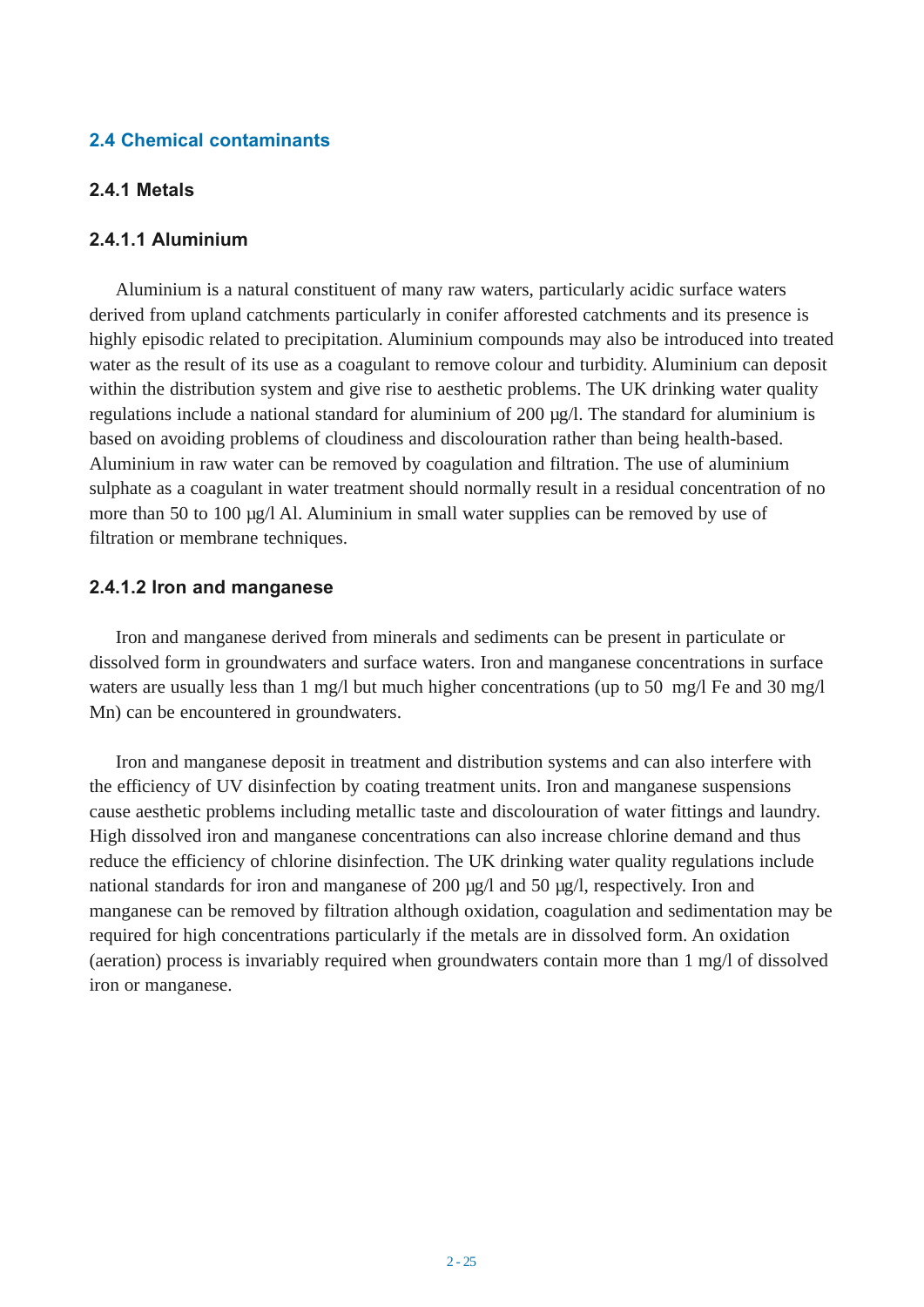## **2.4.1.3 Lead**

The concentration of lead in raw waters rarely exceeds 20  $\mu$ g/l but higher concentrations do occur in water drawn from strata containing galena or other lead ores. High levels of lead in drinking waters are usually caused by the dissolution of lead (plumbosolvency) from lead pipework, tank linings or use of leaded alloys in water fittings. Traces of lead may also be derived from lead solder and from PVC pipes containing lead-based stabilisers. The UK drinking water quality regulations specify a standard for lead of 10 µg/l to be met by 2013. For small water supply systems the best approach is the replacement of lead-containing materials with non-leaded alternatives. Treatment methods are available to reduce plumbosolvency – see Section 6.10.2. Water that has been standing in lead pipes for long periods, for example overnight, should not be drunk. In these circumstances, the tap should be run for 30 to 60 seconds to clear the pipes before taking water for drinking or cooking.

## **2.4.1.4 Arsenic**

Arsenic is introduced into water through the dissolution of minerals and ores, from industrial effluents, and from atmospheric deposition; concentrations in groundwater in some areas are sometimes elevated as a result of water-rock interaction in the aquifer. The most prevalent species of arsenic in water are inorganic. The predominant form is either arsenic (V) (arsenate), which predominates in oxidising conditions, or arsenic (III) (arsenite), which is present in reducing conditions.

Inorganic arsenic is a documented human carcinogen. A relatively high incidence of skin cancer and possibly other cancers that increase with dose and age has been observed in populations ingesting water containing high concentrations of arsenic. The standard for arsenic is  $10 \mu g/l$ .

Arsenic (V) can be removed effectively by iron or aluminium coagulation. If present as arsenic (III) then pre-oxidation (e.g. using chlorine) is required. Other potential removal techniques include ferric oxide, activated alumina, ion-exchange and reverse osmosis.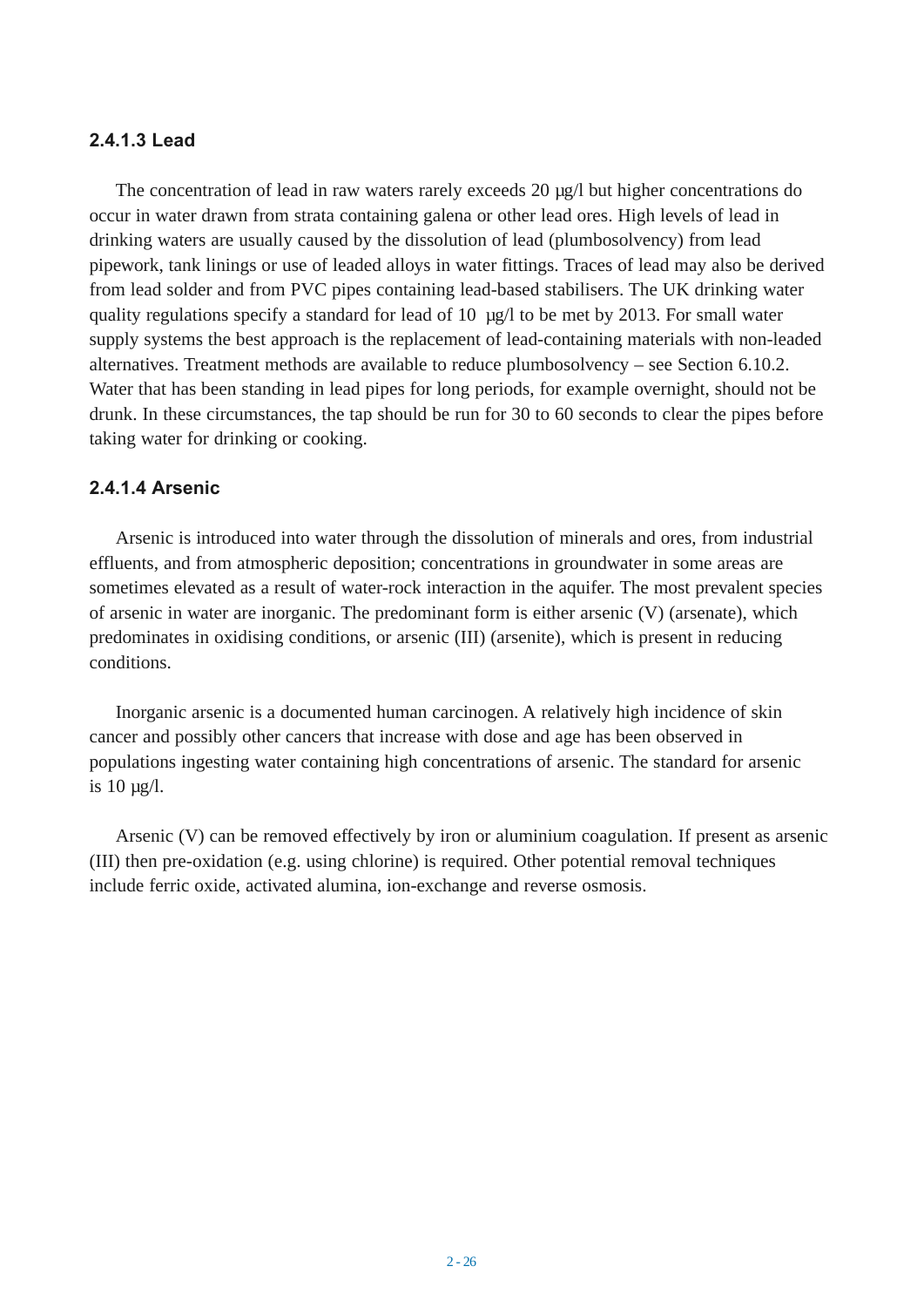#### **2.4.2 Nitrate**

Nitrate  $(NO<sub>3</sub><sup>-</sup>)$  occurs naturally in water as a result of the oxidation of ammonia, which is released during mineralisation of organic nitrogen. In some areas agriculture is the major source of nitrate in surface waters and groundwaters. The discharge of nitrate-containing effluents from sewage treatment works contributes to the concentration of nitrate in some surface waters.

Ion-exchange, biological de-nitrification and certain membrane processes can reduce nitrate concentrations. Of these, only ion-exchange and membrane processes are likely to be practicable for small water supplies. It may be appropriate to consider controls over agricultural activities within catchment areas as a long term means of reducing the leaching of nitrate into water supplies, if these are the source.

## **2.4.3 Ammonia**

Most natural waters contain traces of ammonia or ammonium compounds. The ammonia found in water may occur naturally or it may indicate that recent pollution has taken place. Certain anoxic groundwaters may contain elevated concentrations of ammonia (greater than 1 mg/l as  $NH<sub>4</sub>$ ) resulting from natural ammonification and denitrification processes. Ammonia may also be derived from the decay of organic material in the soil resulting in small concentrations in water; unpolluted river waters rarely contain more than  $0.05 \text{ mg/l NH}_4$ . On the other hand, the presence of ammonia could indicate contamination from human or animal sources. Elevated concentrations in water should be investigated to ascertain the cause.

The UK drinking water quality regulations set an indicator parameter value for ammonia of 0.5 mg/l NH<sub>4</sub>. However, the appearance of even small amounts of ammonia (e.g. above  $0.05 \text{ mg/l}$ ) NH4) in a groundwater which is normally free from ammonia warrants further investigations.

Ammonia can be removed from water by aeration (after increasing pH to 11), ion-exchange, biological denitrification and breakpoint chlorination. Of these, only chlorination is likely to be applicable to small supplies. Chlorination converts ammonia to chloramines (see Section 6.9.3) which are less potent disinfectants than chlorine itself and can give rise to taste and odour complaints. Therefore, when designing chlorination systems for ammonia-containing waters, the chlorine capacity must be sufficient to produce a free chlorine residual.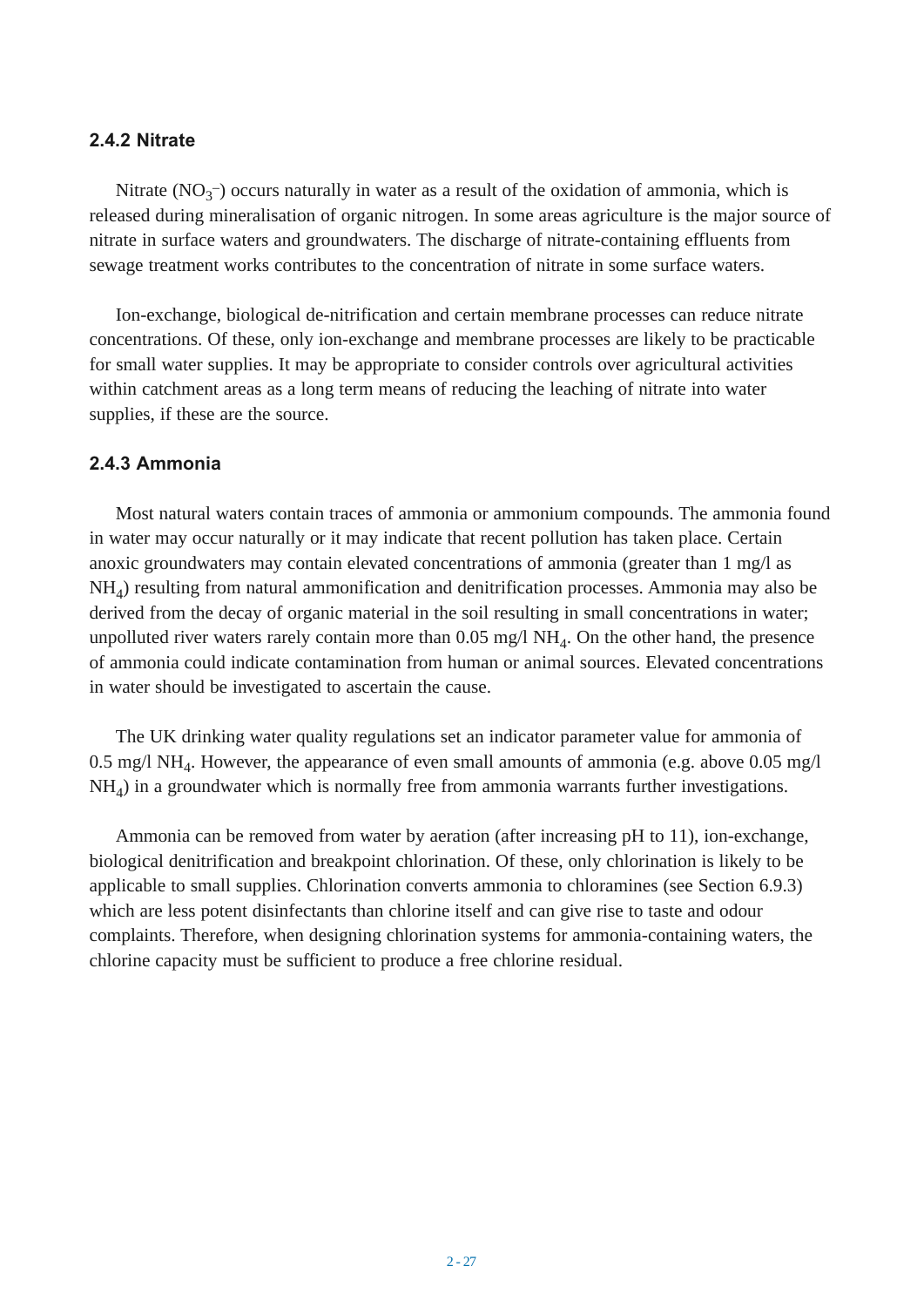#### **2.4.4 Pesticides**

The use of pesticides for agricultural and non-agricultural purposes is widespread and there are approximately 450 different active ingredients in pesticides licensed for use in the UK. In surveys of UK surface and groundwater sources, the most commonly reported pesticides are atrazine, simazine and dieldrin. In the past, atrazine was used almost entirely for non-agricultural control of weeds on roadside verges and railways and much of the use of simazine was attributable to nonagricultural uses. Controls on agricultural uses and withdrawal of approvals for non-agricultural uses of these pesticides were introduced in the UK in 1992. Other pesticides commonly reported in water sources used for public supplies include isoproturon, mecoprop and chlorotoluron. The UK drinking water quality regulations specify standards of 0.1 µg/l for individual pesticides and 0.5 µg/l for total pesticides. These standards do not have any toxicological basis. Some pesticides, e.g. atrazine and simazine, have been found in water sources used for drinking water supplies at levels exceeding 0.1 µg/l. Peaks in pesticide concentrations have been observed in surface waters following heavy rainfall.

Careless or improper use or storage of pesticides can contaminate water sources. Pesticides must not be used near wells. Sheep dip chemicals (organophosphates and synthetic pyrethroids) present a particular risk to water sources. Sheep dip chemicals should be handled carefully, used sheep dip should be disposed of properly (i.e. not to a soakaway), and freshly dipped sheep should be kept away from water supplies.

Several 'advanced' water treatment processes have been investigated for the removal of pesticides including ozonation, activated carbon adsorption and oxidation processes using combinations of oxidants. Concentrations of individual pesticides found in typical surface waters can be reduced to less than 0.1  $\mu$ g/l by adsorption on granular activated carbon (GAC) with an empty bed contact time of typically 15 to 30 minutes, depending on the pesticide, its concentration, GAC type and system design. Ozonation will also reduce pesticide concentrations to varying degrees. It is unlikely that treatment to remove pesticides from small supplies will be practicable and where significant concentrations are detected it will be necessary to consider provision of an alternative supply.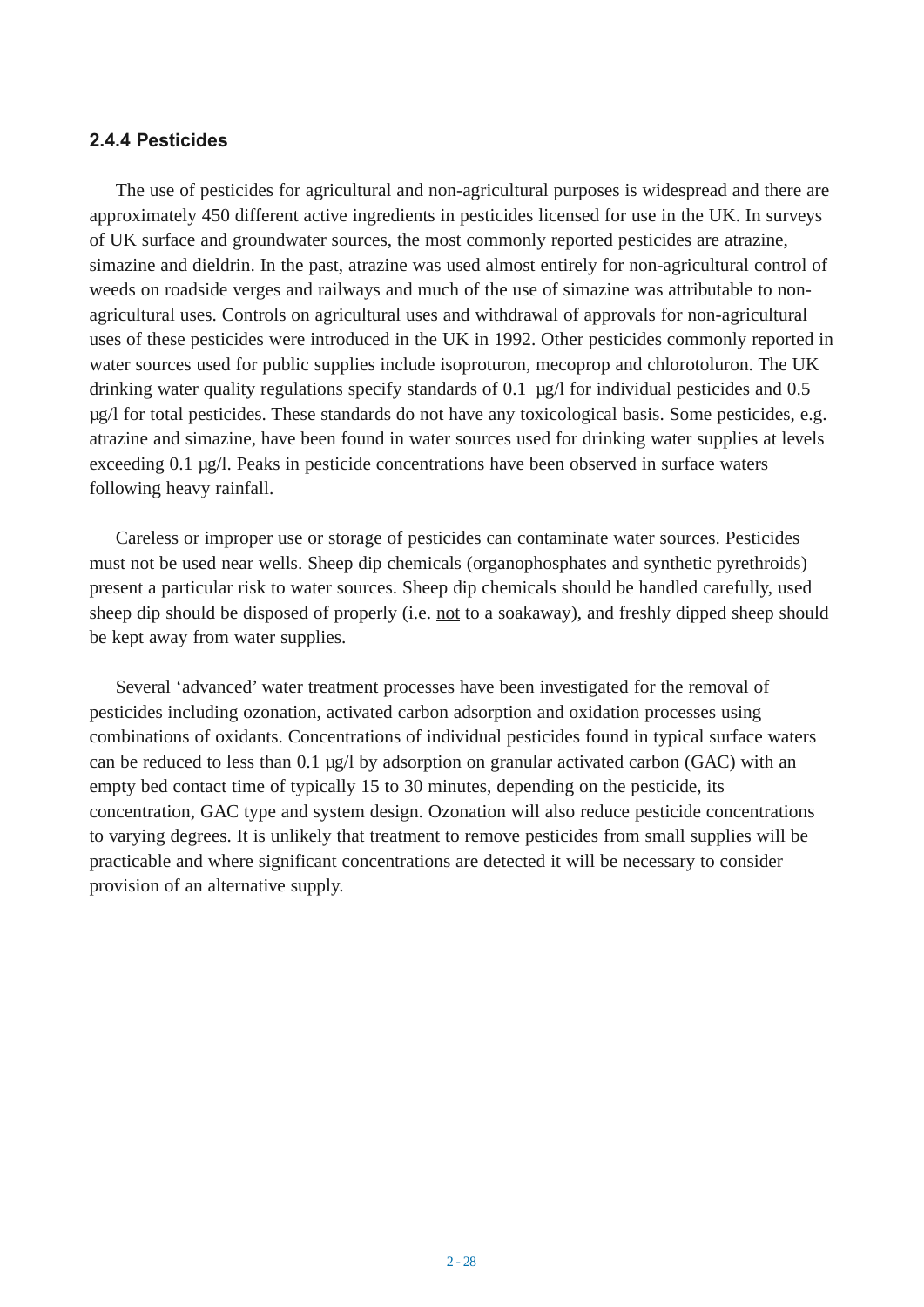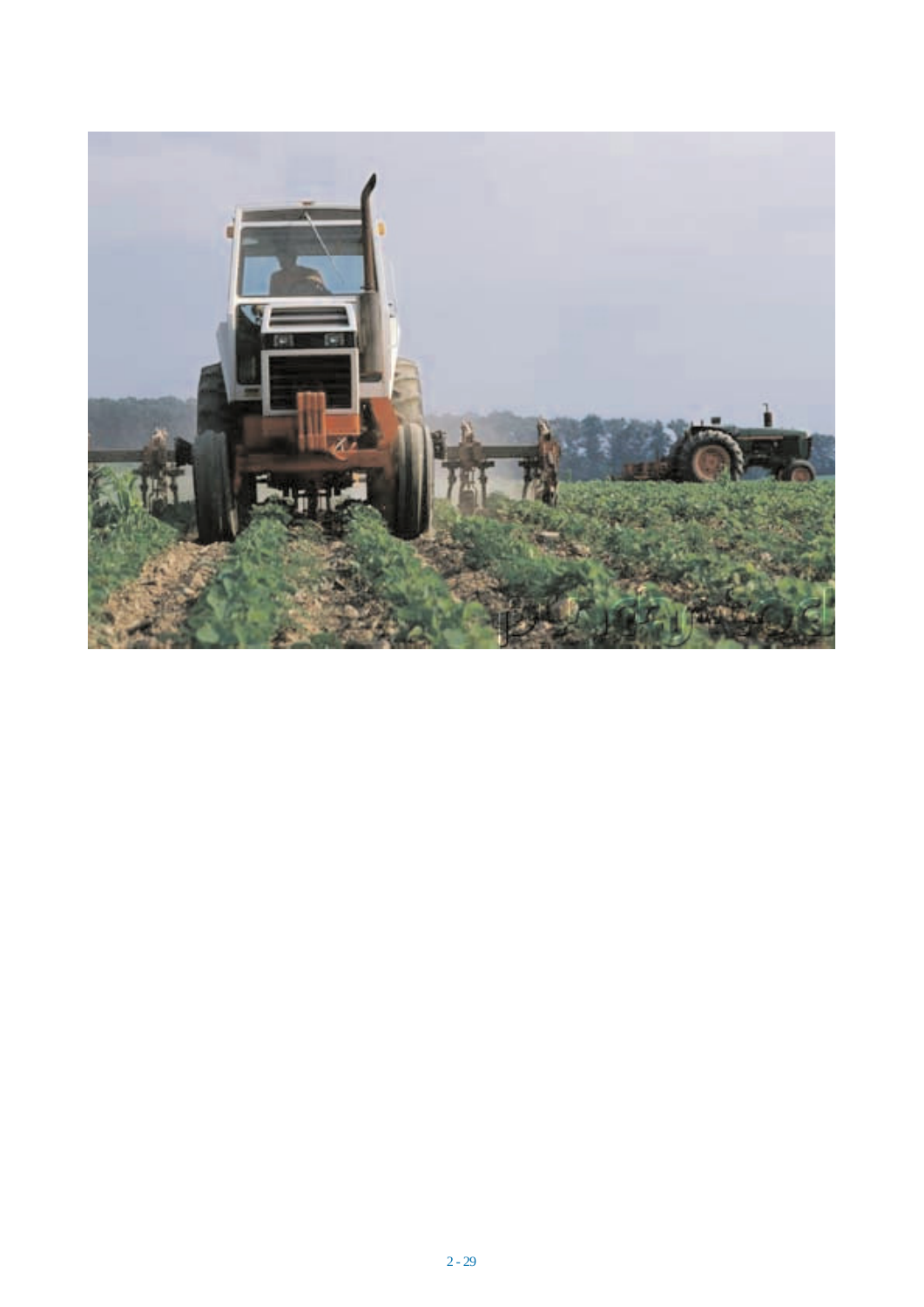# **2.4.5 Chlorinated solvents**

Contamination of groundwaters by chlorinated solvents can result from accidental spillage of chemicals, leakage from underground storage tanks, leakage from disposal sites and deliberate discharges to soakaways. The rate of transport of the solvents through the aquifer is dependent on the properties of the aquifer; rapid transport can occur if the overlying material is highly porous or fissured. Contaminated water can travel large distances, making it difficult to pinpoint the source of pollution.

The UK drinking water quality regulations specify standards of 3  $\mu$ g/l for 1,2-dichloroethane and 10 µg/l for the sum of the detected concentrations of tetrachloroethene and trichloroethene. Solvent concentrations can be reduced by aeration or activated carbon adsorption. Activated carbon adsorption is likely to be the method of choice for small water supplies although provision of an alternative supply may be an economic consideration.